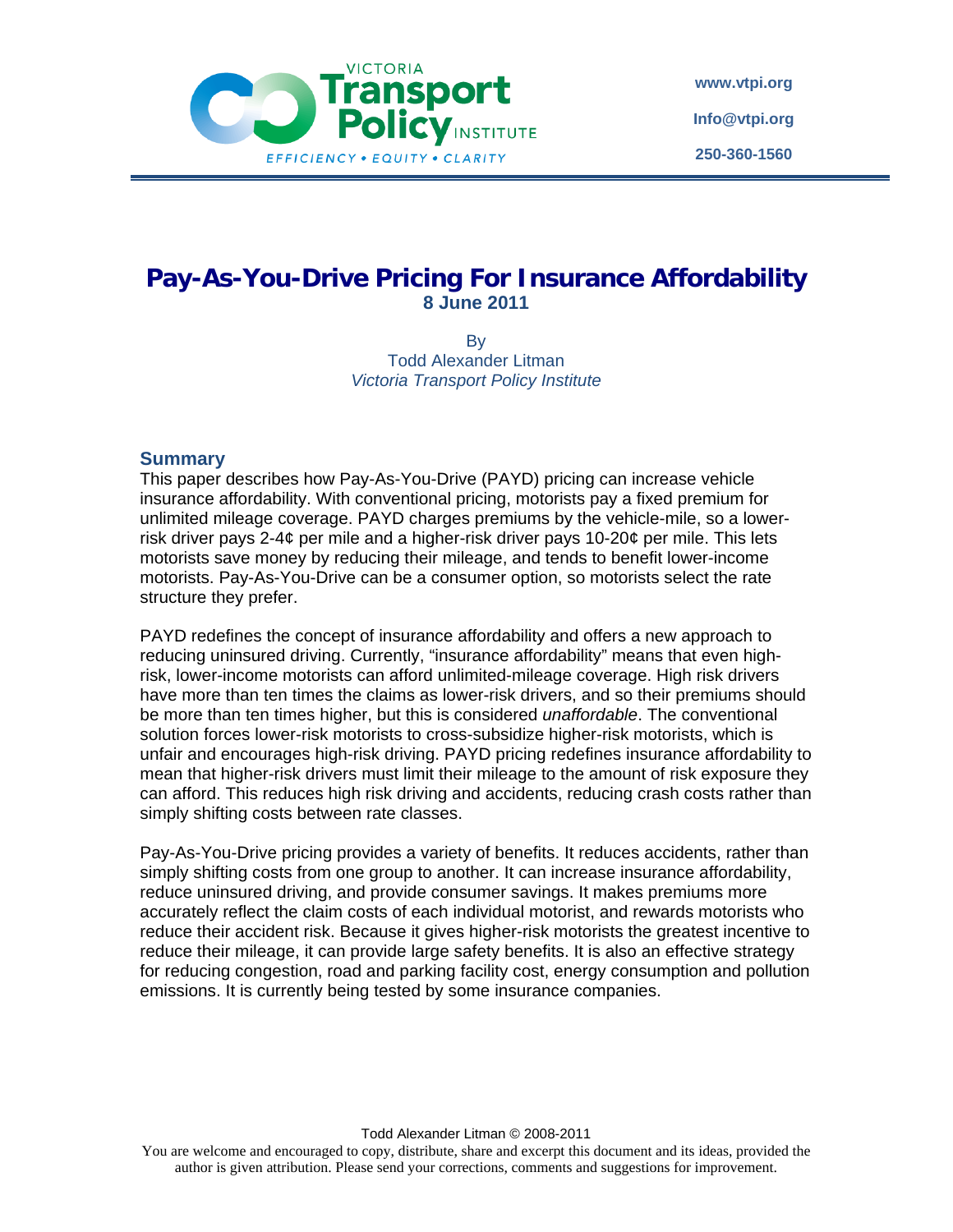# **The Problem**

 $\overline{a}$ 

Automobile insurance is a major consumer expense, costing an average household nearly \$1,000 annually, representing 2% of household expenses, as indicated in Table 1.

| Ianic I<br><u>VEINCIE LADENUILUIES DY HOUSENOIU MICONIE (DLO, ZUUZ)</u> |          |                    |                                           |            |          |                      |          |                                 |            |  |
|-------------------------------------------------------------------------|----------|--------------------|-------------------------------------------|------------|----------|----------------------|----------|---------------------------------|------------|--|
|                                                                         | Total    | $$5.000-$<br>9.999 | $$10,000 - $15,000 - $20,000 -$<br>14.900 | 19.999     | 29.000   | $$30,000-$<br>39.000 | 49,000   | $$40.000 - $50.000 -$<br>69.999 | $$70.000+$ |  |
| <b>Vehicles</b>                                                         |          | 0.9                | $\cdot$ .2                                | $\cdot$ .4 | L.6      |                      |          | 2.5                             | 2.9        |  |
| <b>Total Expenditures</b>                                               | \$42,557 | \$16,488           | \$20.918                                  | \$25.015   | \$28,836 | \$35,095             | \$35,095 | \$50,406                        | \$76,627   |  |
| <b>Vehicle Expenses</b>                                                 | \$7,580  | \$2,433            | \$3.786                                   | \$4.576    | \$5,044  | \$6,777              | \$8,269  | \$10,084                        | \$12,653   |  |
| Vehicle Insurance                                                       | \$920    | \$319              | \$461                                     | \$586      | \$707    | \$877                | \$1.024  | \$1.160                         | \$1,465    |  |

| Vehicle Expenditures by Household Income (BLS, 2002)<br>Table 1 |
|-----------------------------------------------------------------|
|-----------------------------------------------------------------|

*This table shows vehicle and vehicle insurance expenditures by household income.* 

These average values understate the large financial burden vehicle insurance places on many financially struggling households. Younger, and inexperienced drivers, and residents of lower-income neighborhoods tend to pay particularly high rates despite their low incomes. Low-income vehicle-owning households devote about five times the portion of their household budget to vehicle insurance as high-income households.

# **Figure 1** Vehicle Expenditures by Vehicle-Owning Households (BLS, 2002)<sup>1</sup>



*This graph illustrates vehicle insurance and other vehicle expenses as a portion of total expenditures for vehicle-owing households by income class. Lower-income households devote a far greater portion of their budget to insurance than higher-income households.* 

<sup>&</sup>lt;sup>1</sup> These values assume that *all* vehicle expenditures in each income class are borne by vehicle owning households. This somewhat overstates the financial burden on vehicle-owning households, since a portion of these costs are actually borne by zero-vehicle households (i.e., households that do not own an automobile), for example, when they borrow or rent a car. On the other hand, some vehicle costs are not included in these values, particularly residential parking costs, which average hundreds of dollars annually and are borne by both vehicle owning and zero-vehicle households, so an even greater portion of household expenditures are devoted to motor vehicles than indicated in this figure.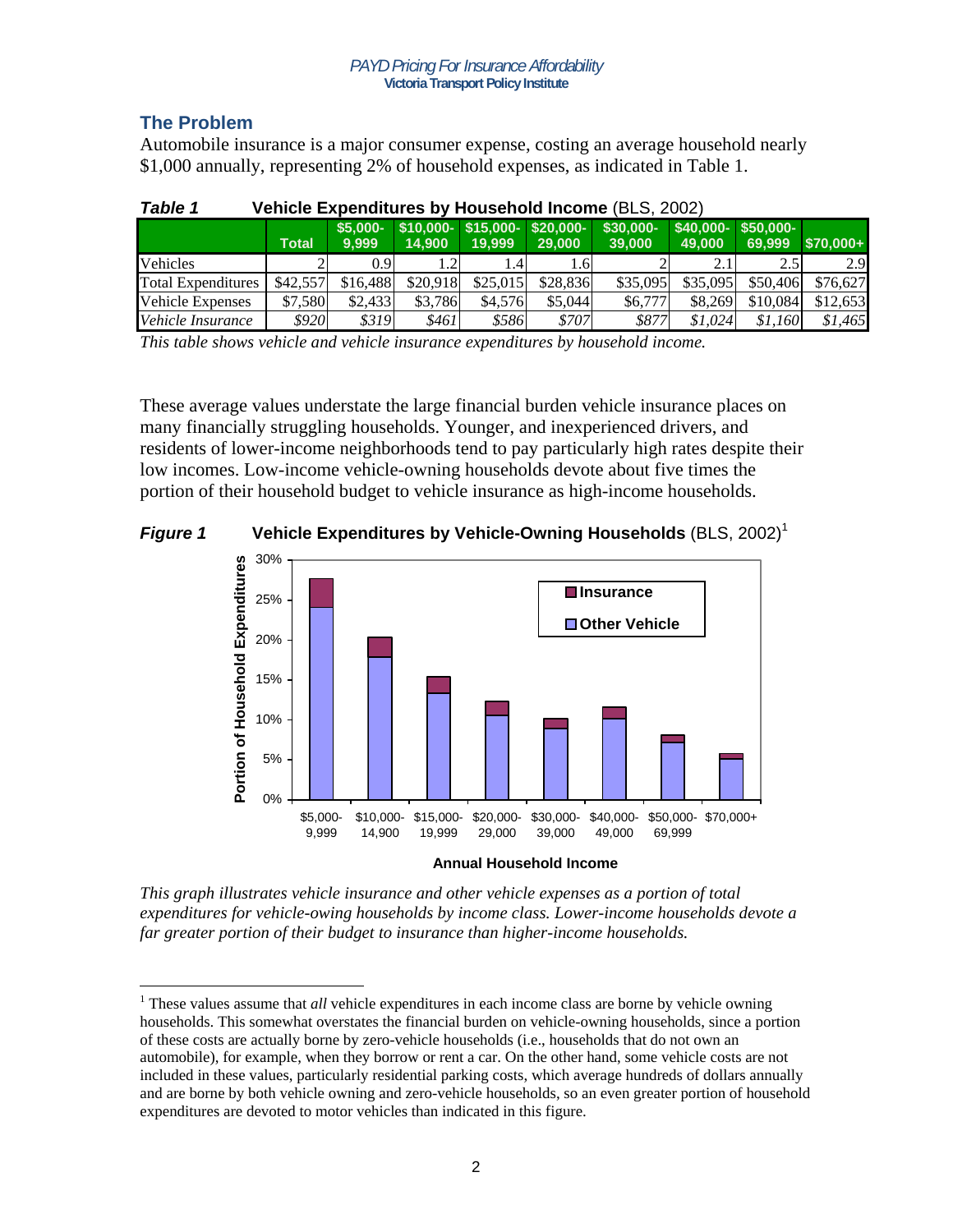An older vehicle can often be purchased for just a few hundred dollars and annual operating costs can be minimized if it is driven low annual mileage. However, there are few options for reducing insurance costs. For many lower income households, insurance is by far the largest cost of driving, or the reason they cannot afford a vehicle.

With current insurance pricing, higher-risk, lower-income households face three options:

- 1. Spend a large portion of income on vehicle insurance.
- 2. Forego vehicle ownership, although this reduces economic and social opportunities.
- 3. Drive uninsured, although this is illegal in most jurisdictions.

As a result, many lower-income motorists drive uninsured. Various studies indicate that 10-35% of vehicles are uninsured, and this increases to more than 50% in some lowerincome communities (Hunstad, 1999; also see uninsured vehicle reports produced by many state insurance commissioners, which can be found by an Internet search of the words "uninsured" "motorist" and "report"). This creates significant financial and legal problems both for the motorists who drive uninsured, and other road users, who must bear the costs of uninsured accidents.

In lower-income communities this creates a spiral of rising premium rates, declining insurance affordability, an increasing portion of uninsured vehicles, and increasing claims per insured vehicle. Motorists in these areas are labeled "high risk," although their risk per mile driven is actually no greater than average (Butler, 2000).

These problems are severe because for many people the ability to drive is necessary for important activities such as education, employment, and medical services. Lower-income therefore needs to be able to drive for at least some travel.

Conventional insurance pricing also creates problems for middle-income drivers who face high costs for insuring an extra vehicle, such as an old truck used for errands or a recreational vehicle that is only driven a few hundred miles each year.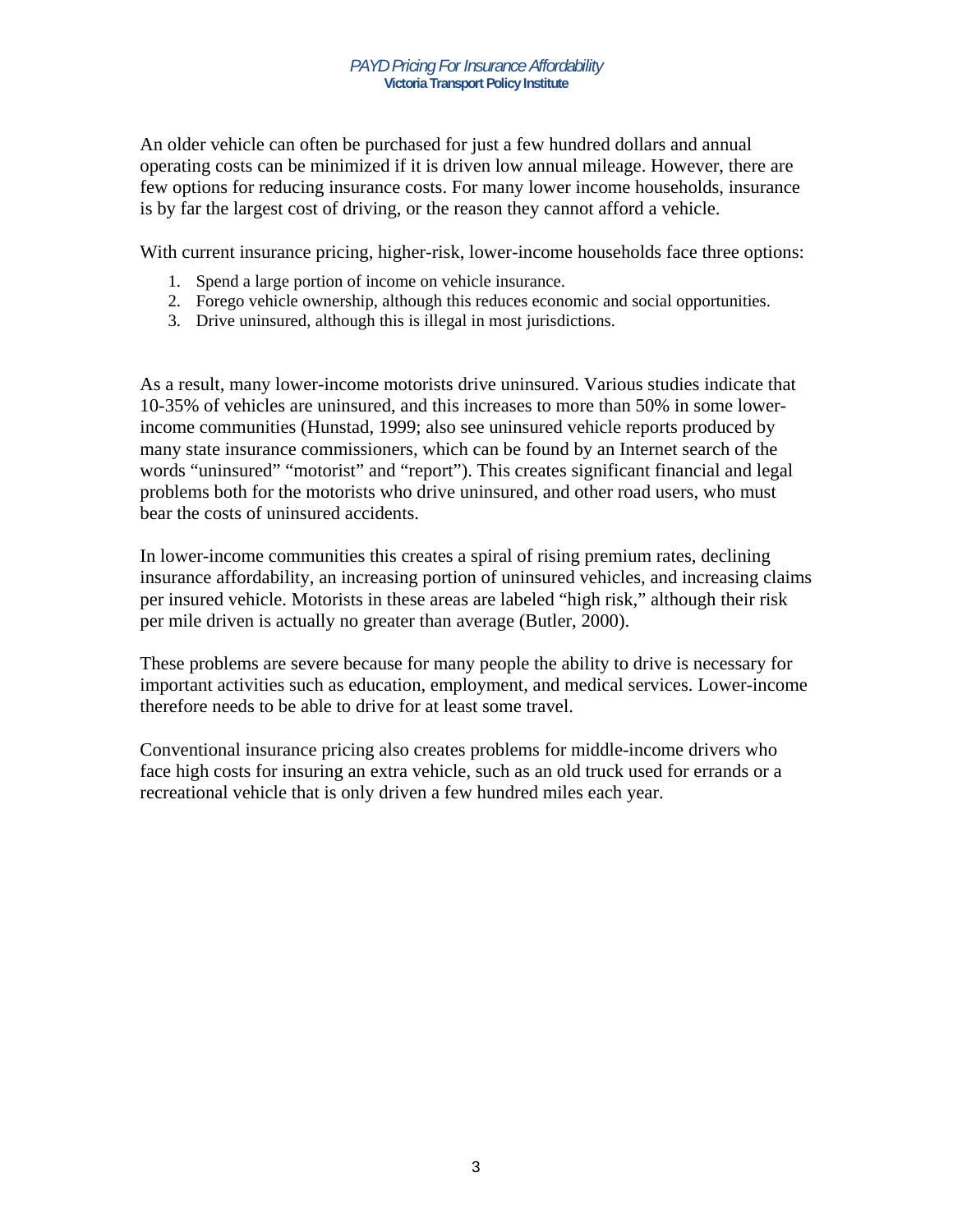# **Conventional Solutions**

Insurance unaffordability is recognized as a significant problem and various solutions have been proposed. These tend to fall into three major categories:

- 1. Reduce insurance overhead costs, such as using regulations to limit insurance company profits, encouraging competition in the vehicle insurance market, and establishing nofault coverages to reduce legal expenses. However, potential savings are limited and they also create problems. For example, limiting insurer profits may reduce competition, and no-fault coverage leaves many accident victims unsatisfied with their compensation.
- 2. Reduce compensation rates, such as limiting accident victim's ability to sue for compensation, particularly "non-economic" losses such as pain and suffering. This also leaves many accident victims unsatisfied with their compensation.
- 3. Rely on cross-subsidies from lower-risk to higher-risk motorists. This is the most common solution to insurance inaffordability, although it is not widely recognized because it is hidden in regulatory rules and resulting rate structures. Higher-risk motorist categories tend to have an order of magnitude higher claims rates than lower-risk categories but premiums fail to reflect this range. A lower-risk category might average \$300 annually in claim costs, and a higher-risk category might average \$3,000 annually, higher-risk premiums are reduced to "only" \$1,500, and lower-risk premiums are increased to \$500 for "affordability" sake. Although the higher-risk premiums hardly seem affordable, they are actually lower than what is required to cover claim costs.

Each of these solutions has been tried, but they all have limited potential and they create other significant problems. In particular, both reducing compensation rates and increasing cross-subsidies involve a tradeoff between affordability and efficient pricing, a no-win proposition. According to a fundamental economic principle, consumers should bear the costs they impose and capture the savings that result when they reduce costs. With regard to vehicle insurance, motorists should pay more whenever they increase the risk of causing a crash and insurance claim, and pay less if they reduce their risks. With conventional solutions, efforts to increase insurance affordability inevitably require underpricing true costs, reducing motorists' incentive to minimize risk.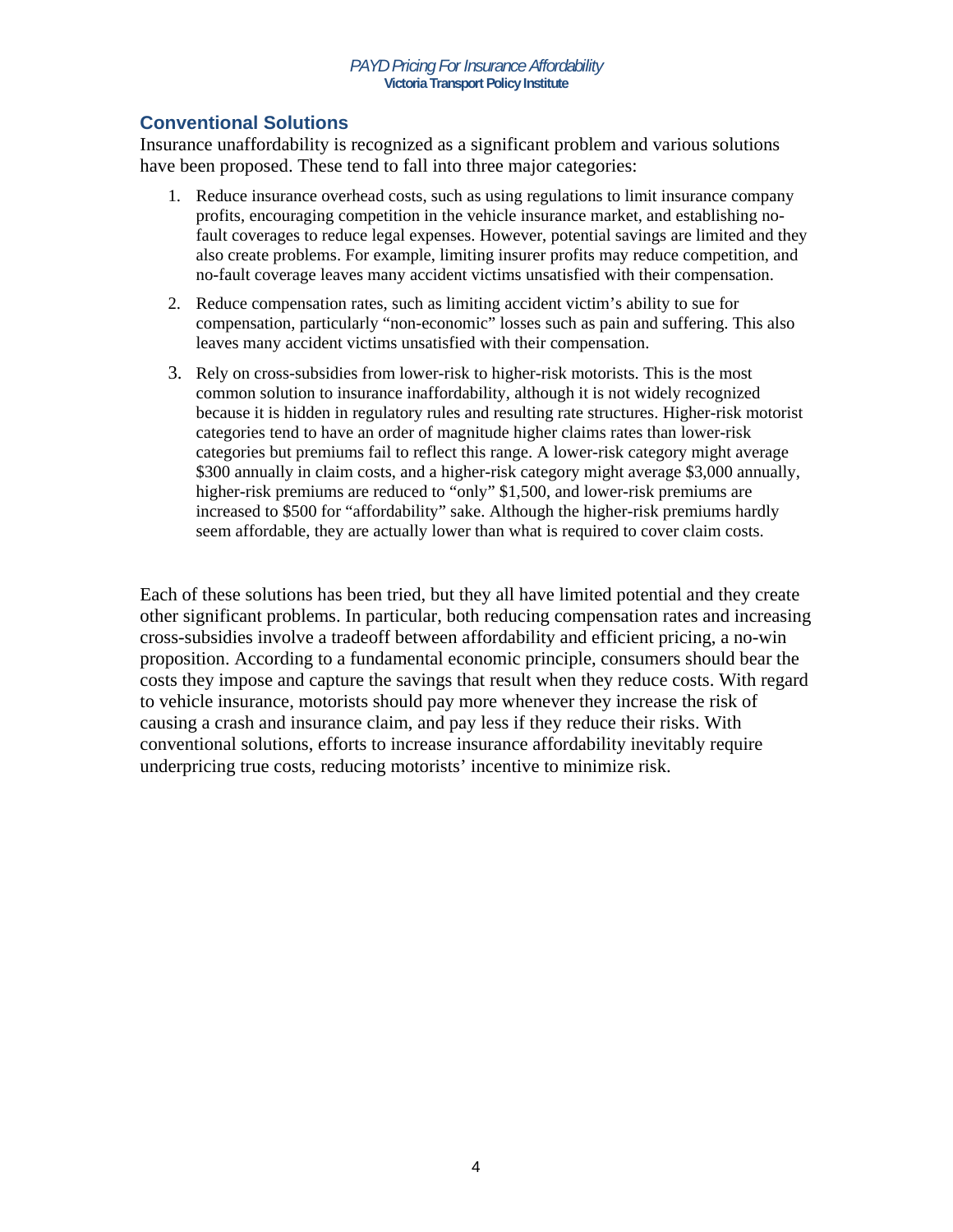# **Redefining The Problem**

*Insurance affordability* currently means that even higher-risk, lower-income motorists can afford to purchase unlimited-mileage vehicle insurance coverage. Redefining the problem allows new solutions.

Current insurance pricing is like an all-you-can-eat restaurant, policies cover unlimited miles driven and therefore unlimited risk exposure. Like an all-you-can-eat restaurant, this encourages consumption, requires higher prices, and is unfair for people with modest appetites. All-you-can-eat pricing is great for gluttons, but bad for people on a limited diet or budget. Most people would agree that charging a flat fee for an unlimited supply of household electricity, vehicle fuel, or groceries would be unfair and encourages wasteful consumption, and so is undesirable.

An alternative insurance pricing option is called Pay-As-You-Drive, which means that a vehicle's insurance premiums are based directly on how much it is driven. This redefines insurance affordability to mean that drivers limit their mileage to the risk they can afford.

There is nothing radical or difficult about consumption-based pricing. Most goods are sold by the pound, gallon, minute, mile, or some other unit. Some goods that previously had fixed prices are sifting to variable pricing, such as the increasingly common practice of metering water. PAYD is already being tested by some insurance companies. The specific details of PAYD insurance pricing is described in the next section.

**What would be the consequences if gasoline were sold like vehicle insurance?**  With gasoline sold by the car-year, vehicle owners would make one annual advance payment which allows them to draw gasoline unrestricted at a company's fuel stations. Prices would be

based on the average cost of supplying gasoline to similar motorists.

Unmetered fuel would cause a spiral of increased fuel consumption, mileage, and overall vehicle costs, including externalities such as accident risk, congestion, and pollution. Motorists who use less fuel than average would find this unfair and unaffordable, and so would drop out of the system, but those who use more fuel than average would defend it because they enjoy benefits.

Such a system would be irrational. It is comparable to current insurance pricing.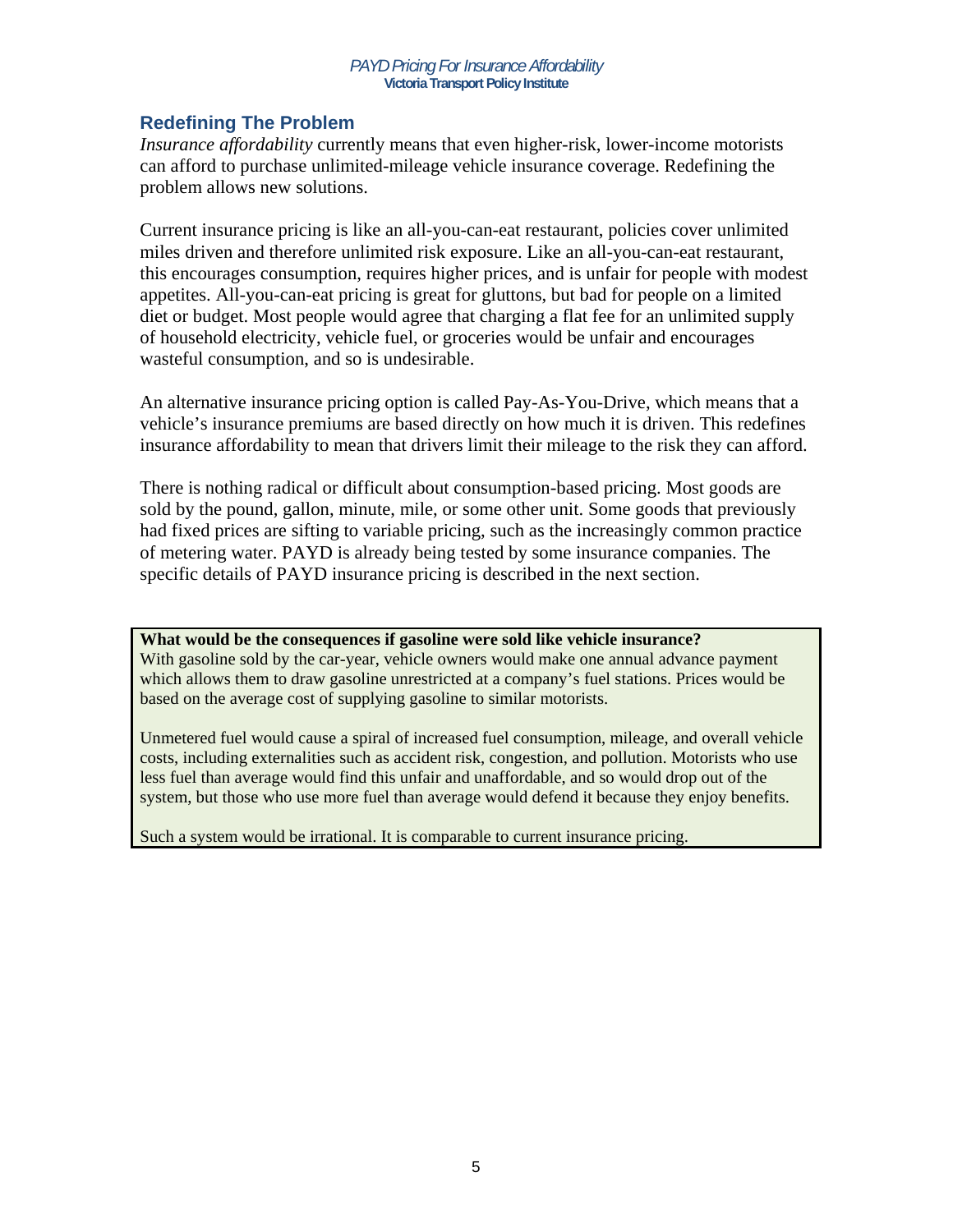# **Description of PAYD**

*Pay-As-You-Drive Insurance* (also called *Distance-Based Vehicle Insurance*, *Mileage-Based Insurance* and *Per-Mile Premiums*) changes vehicle insurance from a fixed cost into a variable cost by prorating premiums by mileage. The more you drive the more you pay and the less you drive the more you save. This is done by changing the unit of exposure (i.e., how premiums are measured) from the vehicle-year to the vehicle-mile or vehicle-kilometer. Existing rating factors are incorporated so higher-risk motorists pay more per unit than lower-risk drivers. For example, a \$250 annual premium becomes  $2\phi$ per mile, and a \$2,000 annual premium becomes 16¢ per mile. An average motorist would pay about  $4\phi$  per mile. PAYD can be optional, so motorists would choose their rate structure, just as consumers choose rate structures for telephone and Internet service.

Motorists who continue their current mileage would be no worse off on average then they are now, while those who reduce their mileage save money. Pay-As-You-Drive pricing can help achieve several public policy goals including fairness, affordability, road safety, consumer savings and choice. It helps reduce traffic congestion, road and parking facility cost savings, and environmental impacts. It can particularly benefit lower-income drivers.

Pay-As-You-Drive insurance reflects the principle that prices should be based on costs. Research indicates that within existing price categories, annual claims increase with annual vehicle mileage, as illustrated in Figure 2. Mileage is just one of several factors that affect crash rates. It would not improve actuarial accuracy (i.e., how well prices reflect insurance costs for each type of vehicle) to use mileage *instead* of other rating factors, for example, to charge all motorists the same per-mile insurance fee, but accuracy improves significantly if annual mileage is incorporated *in addition* to existing rate factors. Any other price structure overcharges low-mileage motorists and undercharges high-mileage motorists within each rate class.



*Figure 2* **Crash Rates by Annual Vehicle Mileage** (Litman 2001)

*Crashes per vehicle tend to increase with annual mileage.*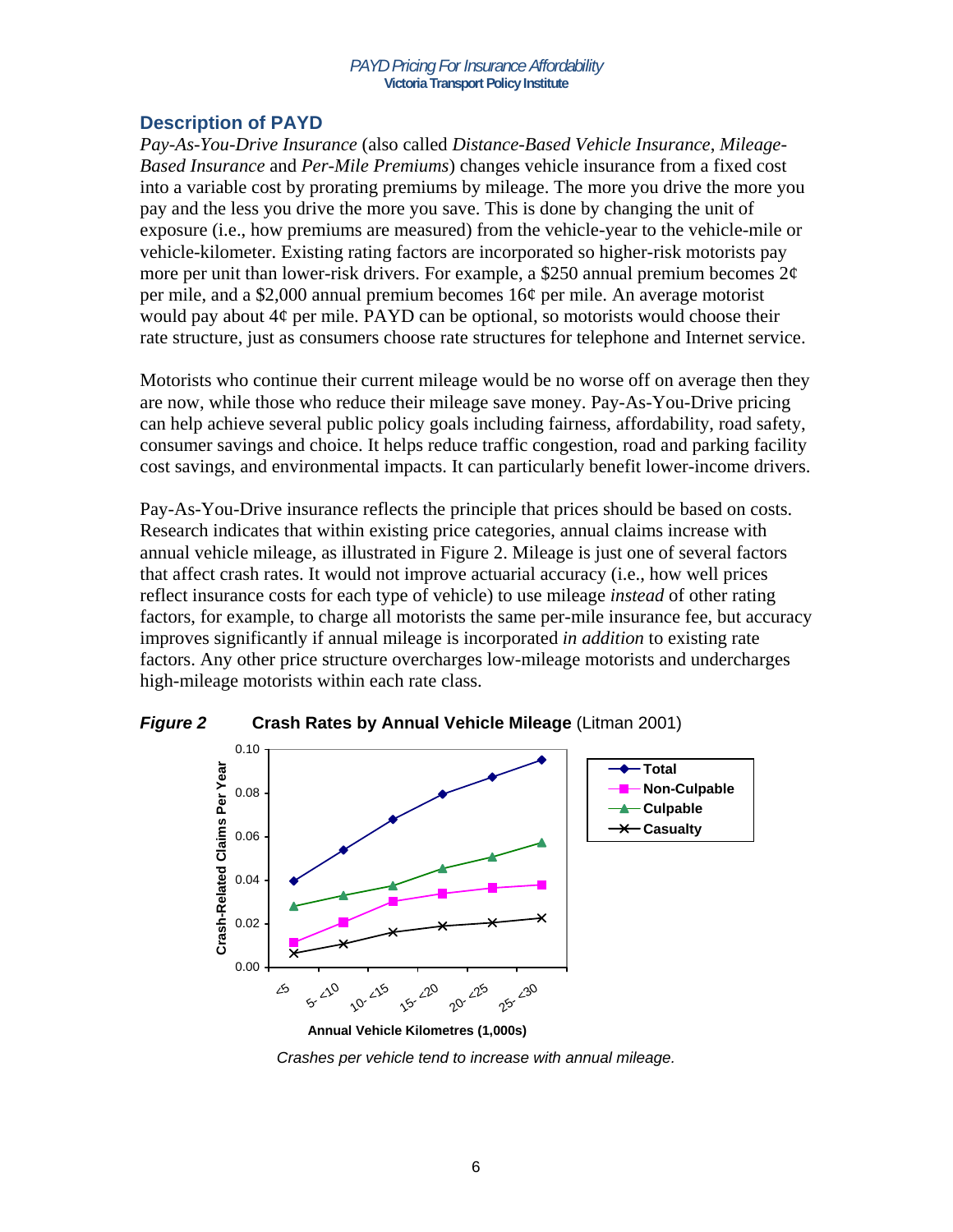# **How It Is Implemented**

Pay-As-You-Drive pricing is implemented by individual insurance companies, although legal or administrative changes may be needed to remove regulatory barriers. States can implement legislation to encourage insurers to offer Pay-As-You-Drive pricing, and public-private projects can help pilot and promote this pricing option, as described in the case studies section below.

There are several possible ways to collect mileage-based premiums. One is to have motorists prepay for the miles they expect to drive during the term of coverage (typically a year), either in a lump sum or in several payments. For example, some motorists might pay for 12,000 miles at the start of the term, while others might pay for just 5,000 miles at first and make additional payments as needed. The total premium is calculated at the end of the term based on recorded mileage. Vehicle owners pay any outstanding balance or are credited for unused miles.

Pay-As-You-Drive pricing requires verified mileage data. This can be collected in various ways. The simplest approach is to have brokers or vehicle owners report odometer readings, with random verification spot checks. Another approach is to require odometer audits as described below, which could provide data as accurate as other metered goods (such as electricity) with minimal extra cost. The most sophisticated (and costly) approach is to use automated mileage reporting systems, such as those currently being tested by OnStar in the U.S. and Norwich Union in the U.K.

# **Odometer Audits**

*Odometer audits* involve the collection of odometer data by a certified business. An odometer audit requires five steps:

- 1. Check speedometer and instrument cluster for indications of tampering.
- 2. Record tire size and check that it is within the specified range.
- 3. Attach a small seal to the ends of mechanical odometer cables to indicate if it has been removed. This is unnecessary on most newer vehicles with electronic speedometers.
- 4. Check odometer accuracy and calibrate with a dynamometer (this step is optional, or could be performed on a spot-check basis).
- 5. Record odometer reading and forward results to the vehicle licensing agency.

Odometer audits would be performed when a vehicle's insurance is renewed, in most cases once a year. Odometer audits typically require 5 to 10 minutes, and less if performed with other vehicle servicing (tune ups, emission inspections, etc.), with an incremental cost of \$5 to \$10 (assuming chargeout rates of \$60 per hour). Existing vehicle service businesses and emission inspection stations could be certified as auditors, and some insurance agencies might offer free audits as a marketing strategy. Auditors could be certified by a government agency, as with other types of public services, or by individual insurance companies or insurance professional organizations.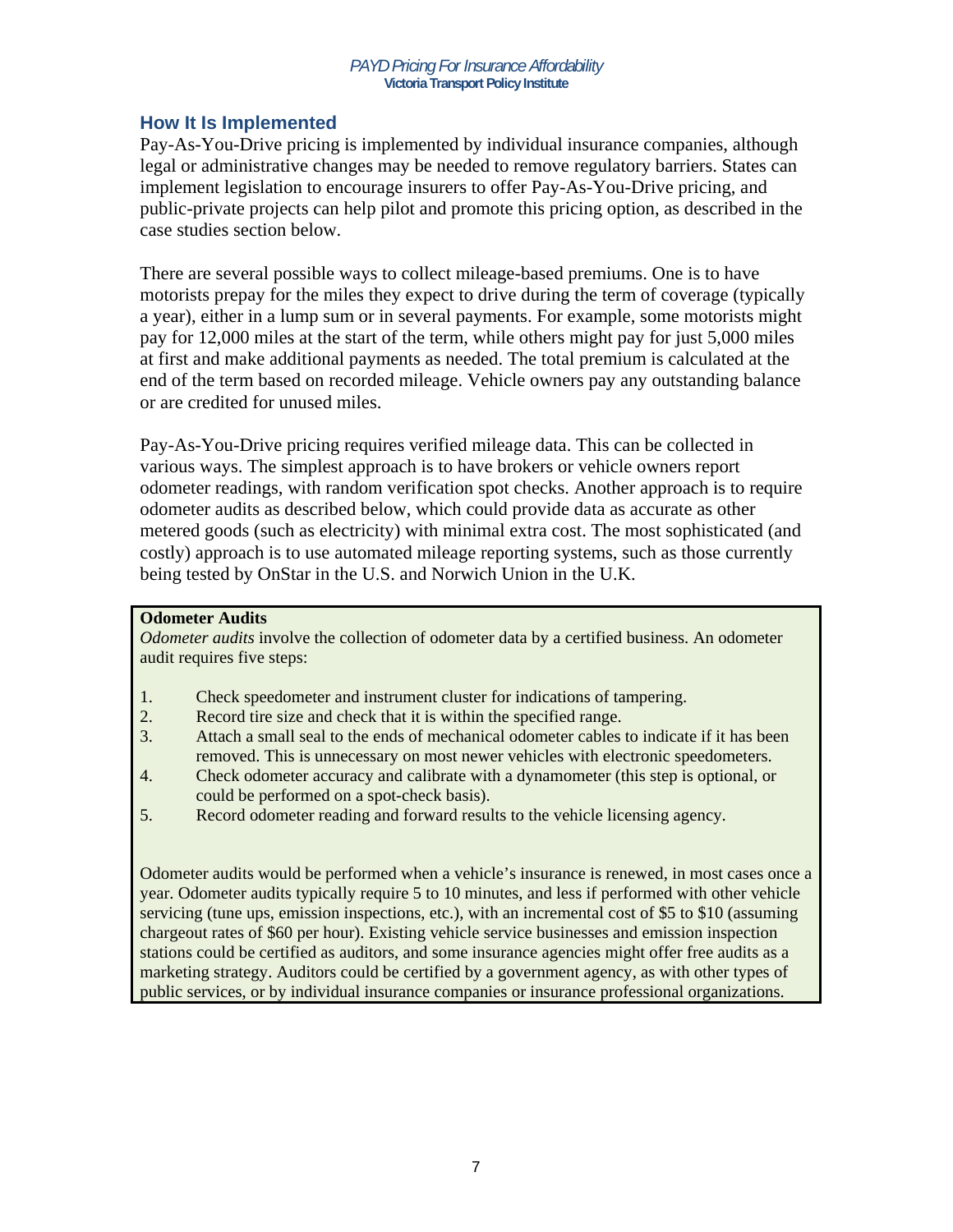# **Impacts on Lower Income Motorists**

Pay-As-You-Drive pricing benefits lower-income motorists in several ways. Lowerincome motorists tend to drive their vehicles significantly less than average and so would save money directly. In addition, they tend to place a high value on financial savings and so are likely to respond to PAYD by reducing mileage and capturing additional savings. Low income motorists are most likely to drive less in response to high gas prices, PAYD provides additional savings for each mile not driven due to high gas prices. PAYD makes insuring a vehicle more affordable, allowing some lower-income households to own a vehicle (providing basic mobility), or to insure the vehicles they own (reducing legal and financial risks).

Figure 3 shows the lower annual mileage of vehicles owned by lower-income households, and with PAYD pricing lower-income households are likely to reduce their annual mileage further (also see Rice, 2008).



*Per-vehicle travel increases with income.* 

Figure 4 illustrates the projected direct financial impacts of PAYD pricing based on current mileage, actual savings are likely to be greater because most motorists (particularly those with lower incomes) would reduce their annual mileage, and therefore claim costs. The lowest income classes tend to save the largest amounts in both total dollars and percentage of income, while wealthier motorists who pay more under PAYD pay a small additional percentage of their income. Brookings' national study on PAYD shows that 2/3 of all households save an average of \$270 per vehicle (Bordoff and Noel, 2008). Although low mileage and low income motorists save the most, a majority of households in every income category save some money.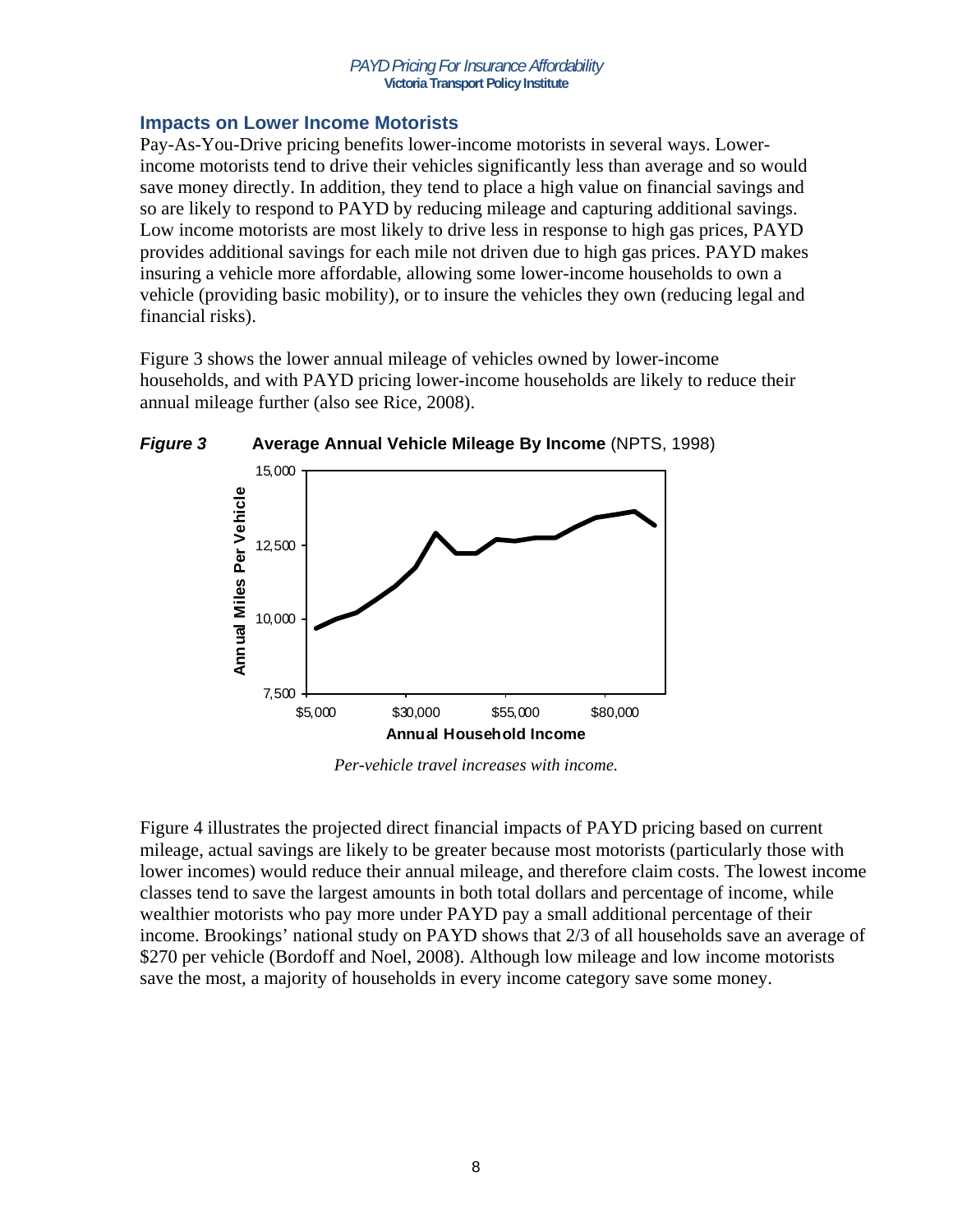

*Lower income classes tend to save money with PAYD pricing, since they tend to drive lower annual mileage, while higher income classes that pay more bear a small increase relative to their income.* 

A common concern with PAYD is that low-income motorists with long commutes could pay more. However, the number of low-income motorists who drive a vehicle more than 15,000 annual miles (the level at which a premiums are noticeably higher) is very small, since this requires thousands of dollars in vehicle and fuel expenses. PAYD pricing is based on total annual mileage per vehicle, not commute length. Commute travel is only a fraction of total household travel, representing only about a quarter of total annual miles traveled. With PAYD, only motorists who drive more than average for their rate group when faced with this price structure would pay noticeably more. This would be more than about 12,000 annual miles for urban residents and more than about 14,000 annual miles for rural residents, as indicated in Figure 5.

### *Figure 5* **Average Annual Miles by Geographic Location** (NPTS, 1998)



*Average per-vehicle mileage is higher for residents in lower-density areas.*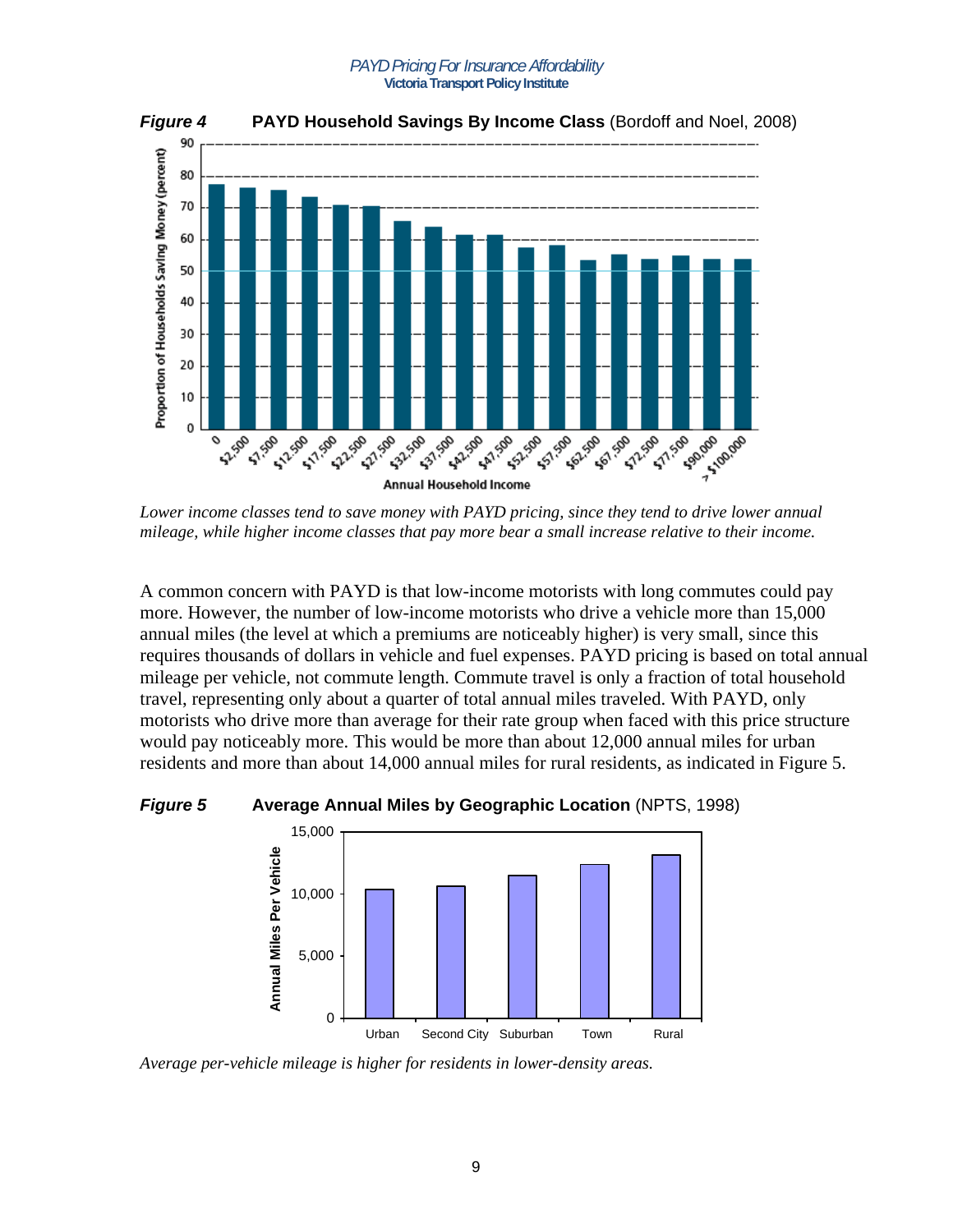PAYD provides an important new option to workers with lower-income or uncertain employment prospects. To illustrate this, consider the options currently available to somebody just entering the workforce, who may be able to afford a car, but not the \$1,500 insurance premium imposed on motorists with no driving history living in an area with high insurance rates. With a \$7.50 hourly income insurance consumes more than their first month's income. Similarly, consider the situation of workers who lose their jobs and so reduce their vehicle use. With current pricing, they continue paying the same vehicle insurance premiums, although both their income and chance of an insurance claim decline. They may find insurance costs a major financial burden, and so face the prospect of driving uninsured, or giving up their car and the employment opportunities it provides. With PAYD, unemployed workers pay lower premiums and so can afford to keep a car for essential trips, job searches, and future employment options.

Under most proposals, PAYD would be a consumer option, so motorists would choose between unlimited-mileage and per-mile premiums, just as consumers can now choose among various telephone and internet service rate packages. Motorists would therefore choose PAYD only if they save money. Eventually, as more lower-mileage motorists choose this option rates for unlimited-mileage insurance would need to increase, since it would lose the cross subsidies that higher-mileage motorists currently receive to keep their premiums lower. As a result, over time the annual mileage point at which it is costeffective to choose PAYD would increase, and more of the market should shift over, but that change should be slow and predicable.

Although some lower-income motorists may end up paying more with PAYD, a much greater number (probably ten times as many) would save money, including those who currently drive less than average in their rate class, and those who drive somewhat more but who would reduce their annual mileage if offered this incentive. Lower-income motorists tend to be price sensitive, and so are likely to reduce their mileage by 10-30%.

PAYD would help address the problem of uninsured vehicles and the spiraling insurance rates in lower-income communities. As explained by Butler (2000),

"Compulsory insurance seems to work in upper-income zip codes where most people can afford to keep insurance on cars driven less than average. Because these cars cost insurers proportionately less in claims, they bring in extra profits and insurers privately call landing their business "skimming the cream." Insurers use extra profits from "cream" customers to compete by holding car insurance prices down for their preferred customers who have many other insurance needs. Customers typically skimmed and overcharged are those who commute by carpool, bus or bicycle, and also women, older people, and households with more cars than drivers.

In low income zip codes, insurers redline many cars to higher "nonstandard" prices—not because their drivers are less careful, as insurers encourage everyone to believe—but because of the scarcity of "cream" to hold prices down. What really happens is that miles, costs, and insurance prices (per car) spiral up where high insurance cost and strong enforcement increase the incentive for ever more drivers to share fewer insured cars."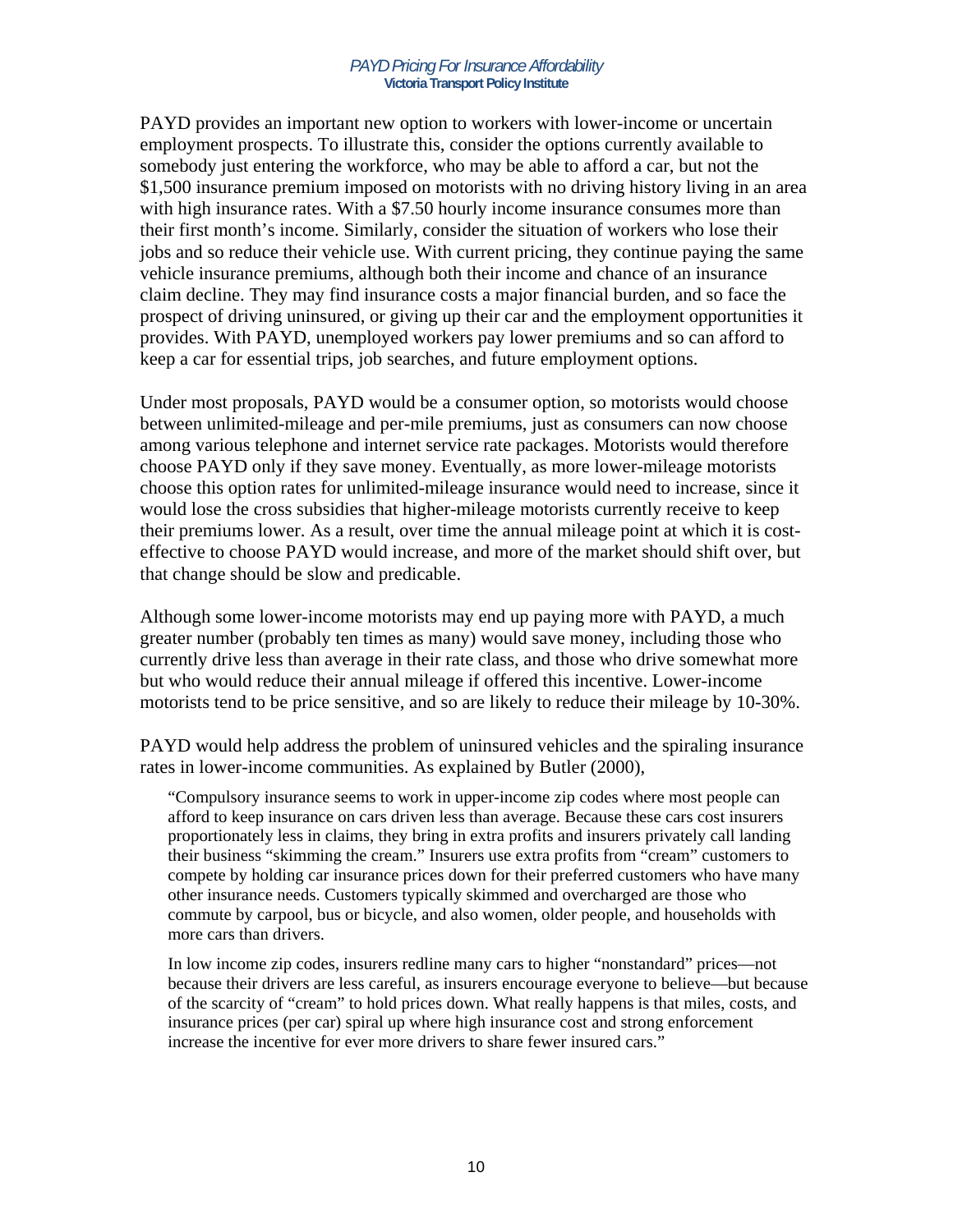# **Equity Impacts**

Current vehicle insurance pricing significantly overcharges motorists who drive their vehicles less than average each year, and undercharges those who drive more than average within each price class (Edlin, 2003; Litman, 2001). PAYD is fairer than current pricing because prices more accurately reflect insurance costs.

By redefining the concept of insurance affordability, Pay-As-You-Drive allows more actuarially accurate pricing. With current unlimited-mileage pricing, premiums for higher-risk motorists appear unreasonably high, considering that driving is virtually a necessity for most people. Most jurisdictions have decided that it is unacceptable to charge higher-risk drivers actuarially-accurate premiums of \$3,000 to \$5,000 annually, so they require insurers to serve such drivers at a lower rate, based on cross-subsidies from lower-risk drivers. With PAYD, it may be more acceptable to charge actuarially-accurate premiums, such as  $25-35¢$  per mile, since they individually can reduce their costs to an affordable level by reducing their mileage.

Since lower-income motorists drive their vehicles significantly less on average than higher-income motorists, current pricing is regressive. PAYD pricing benefits lowerincome drivers who otherwise might be unable to afford vehicle insurance, and who place a high value on the opportunity to save money by reducing vehicle mileage. It benefits lower income communities that currently have unaffordably high insurance rates.

Figure 6 illustrates the financial impacts of PAYD pricing on different types of motorists. A low-cost, low-mile vehicle owned by a low-income motorist might save \$225, an 8.4% reduction in total vehicle expenses. An average motorist saves \$64 annually in insurance costs if vehicle travel declines 10% as expected. A high-mileage motorist pays \$331 more per year, a 4.7% increase in total vehicle expenses.



*This figure compares the costs of Usage-Based Premiums for Low, Average and High mileage vehicles. "Current" refers to vehicles with fixed-price insurance. "Same Mileage" refers to vehicles with Usage-Based Premiums that do not reduce annual mileage. "Reduced Mileage" assumes a 10% reduction.*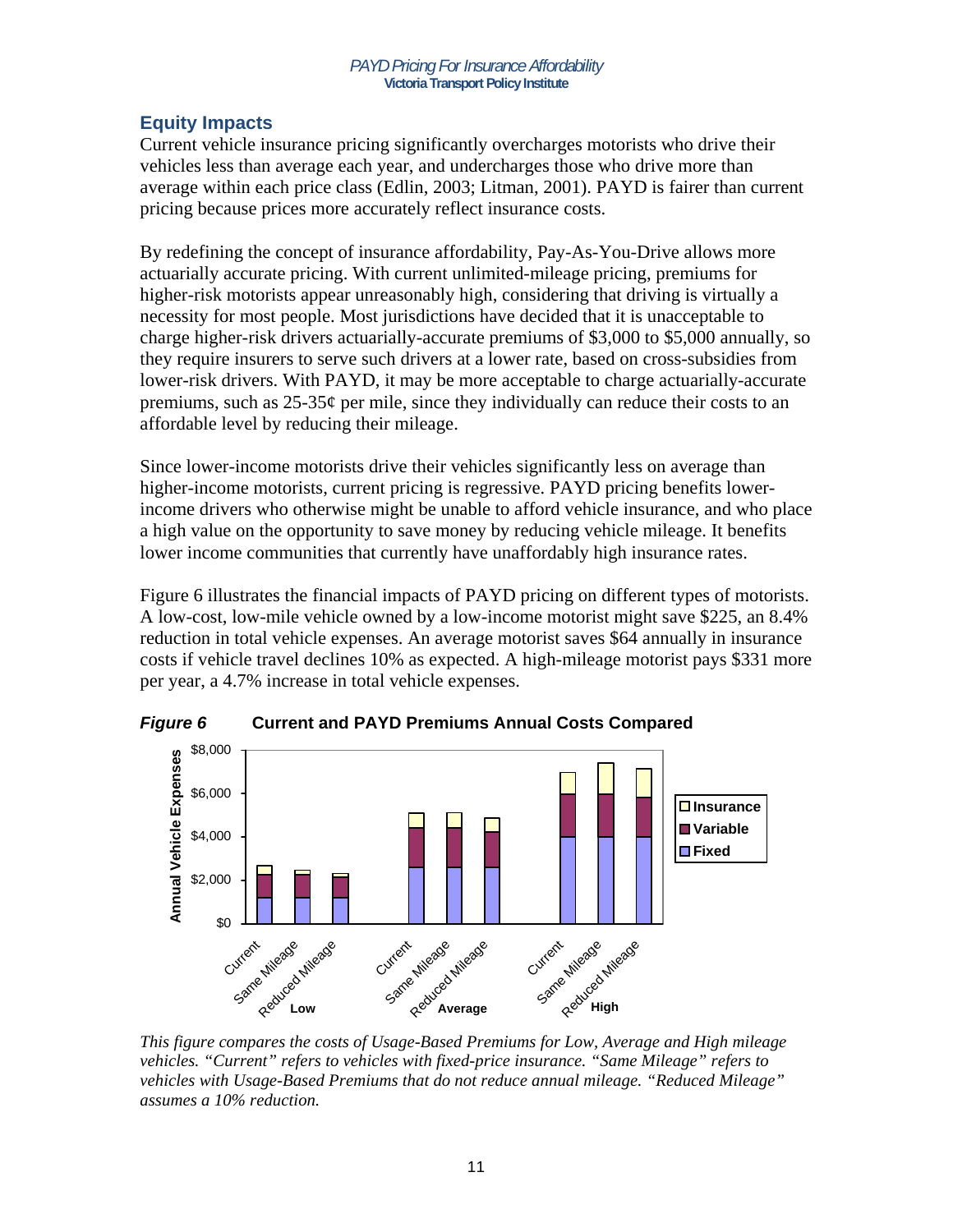# **Travel Impacts**

Pay-As-You-Drive insurance averages about  $4\phi$  per mile. This is equivalent to an 80 $\phi$  per gallon increase in the price of fuel, but it is not a new fee at all, simply a different way to pay an existing vehicle charge. Based on various studies of motorist responses to financial incentives, this price structure estimated to reduce vehicle travel by 10% or more. Higher-risk motorists would pay larger per-mile premiums and so would have a greater incentive to reduce mileage. For example, a high-risk motorist who currently pays \$2,000 annually for unlimited-mileage insurance would pay 16¢ per mile, and so could be expected to reduce their mileage by 30-40%, providing comparable reductions in risk.

Some people wonder whether motorists really can reduce their mileage, particularly lower-income motorists who use their vehicles for commuting or businesses travel. But commuting represents only about a quarter of total vehicle mileage. Given a modest financial incentive most motorists can reduce their mileage, either because the trips themselves are of marginal value (such as driving across town to save a few dollars on a purchase) or because other travel options are available, such as cycling, ridesharing, or transit. Experience with parking fees, optional parking cash out and road tolls indicates that motorists response to financial incentives ("Transportation Elasticities," VTPI, 2004). Insurance for vehicles used for business is already priced based on their relatively high mileage, and so drivers of such vehicles would not necessarily pay more than they do now.

Optional Pay-As-You-Drive Insurance is likely to attract 25-50% of policies during the first few years, with penetration increasing over time as it become more competitive compared with vehicle-year pricing. Total travel impacts depend on how widely it is available and how well it is promoted.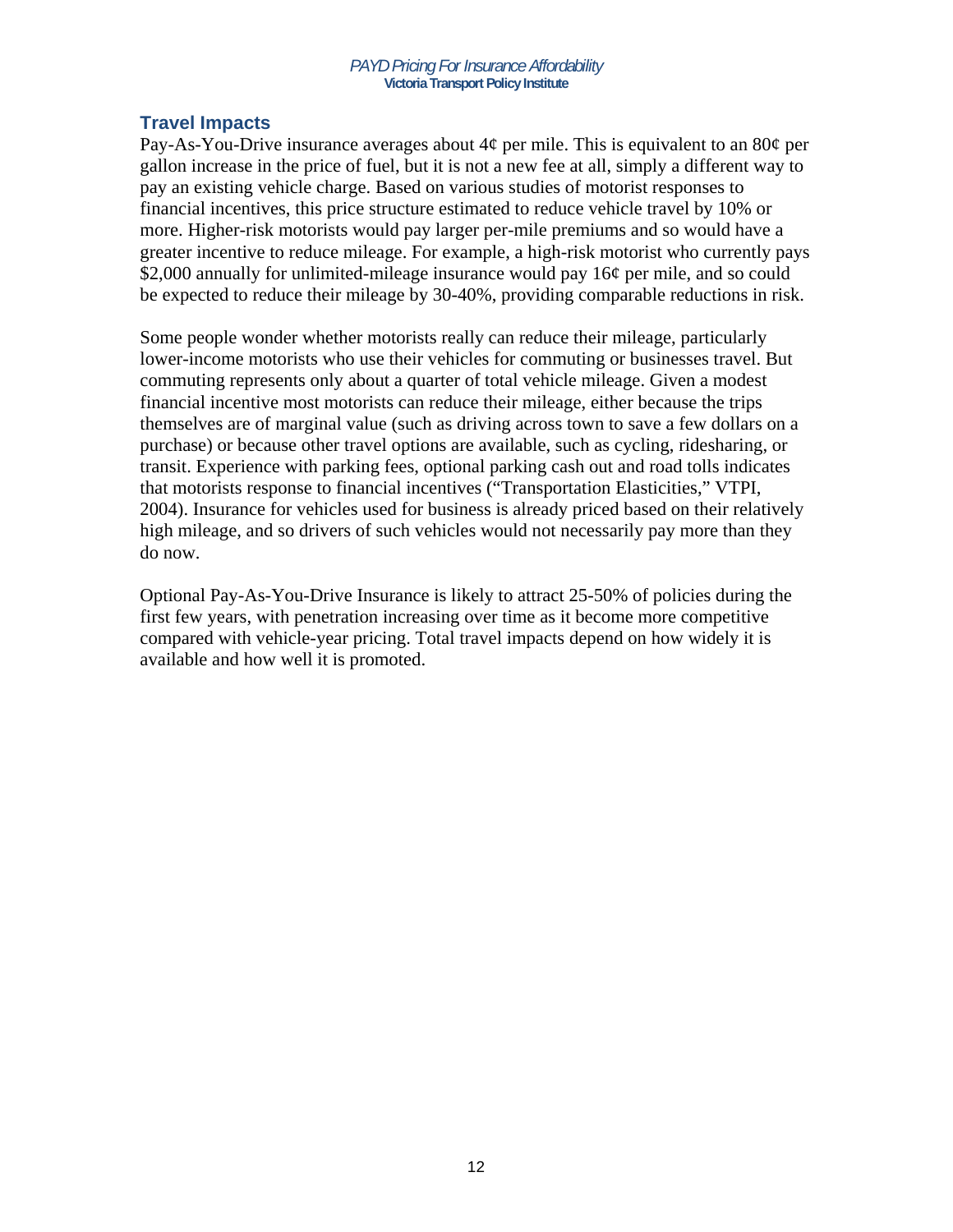# **Benefits**

Pay-As-You-Drive Insurance can provide the following benefits:

- *Increased affordability*. Pay-As-You-Drive pricing vehicle insurance more affordable. It allows more lower-income households to insure a vehicle, and makes it more cost effective for households of any income class to insure an extra vehicle that is seldom driven, such as an old truck used for errands or a recreational vehicle.
- *Consumer savings*. The average motorist is predicted to save \$50-100 per vehicle. These savings represent the reductions in insurance compensation costs that are returned to individual motorists who reduce their driving, and therefore reduce their chance of having a crash. These are true cost savings, not just economic transfers.
- *Increased safety*. Vehicle crashes should decline even more than mileage (a 10% mileage reduction is predicted to reduce crashes by 12-15%) because higher-risk motorists (who currently pay high premiums per vehicle-year) would pay higher per-mile fees, and would therefore have the greatest incentive to reduce their driving. If implemented throughout the U.S., this would save about 5,000 lives a year, and prevent a much larger number of disabilities and injuries.
- *Increased fairness*. Current insurance pricing overcharges motorists who drive less than average and undercharge those who drive more than average each year in a price category.
- *Progressive.* Since lower-income motorists tend to drive less than average, current insurance pricing is regressive. It forces lower-income motorists on average to subsidize the insurance costs of higher-income motorists. Butler (2000) argues that current insurance pricing results in extremely high premiums in lower-income areas (since a greater portion of low-mileage motorists drive uninsured which reduces funds to cross-subsidize higher-mileage motorists), a problem that can be corrected by PAYD pricing.
- *Reduced Uninsured Driving.* PAYD pricing makes insurance more affordable, which can help reduce uninsured driving. Surveys indicate that most uninsured drivers would pay for insurance if it were more affordable.
- *Reduced Need for Cross-Subsidies.* Pay-As-You-Drive pricing reduces the need to overcharge low-risk drivers in order to provide "affordable" unlimited-mileage insurance coverage to higher-risk motorists.
- *Reduced vehicle travel*. Pay-As-You-Drive Insurance is predicted to reduce vehicle travel by more than 10%, making this one of the most effective TDM strategies currently proposed. It reduces traffic congestion, road and parking facility costs, accident risk, pollution emissions, consumer costs, and urban sprawl.
- *Economic Efficiency*. Pay-As-You-Drive Insurance conveys to drivers the true costs they impose and allows motorists a chance to save money by reducing these costs. It reflects the principle that prices should reflect costs.
- *Emission reduction*. Distance-based fees would reduce energy consumption and pollution emissions.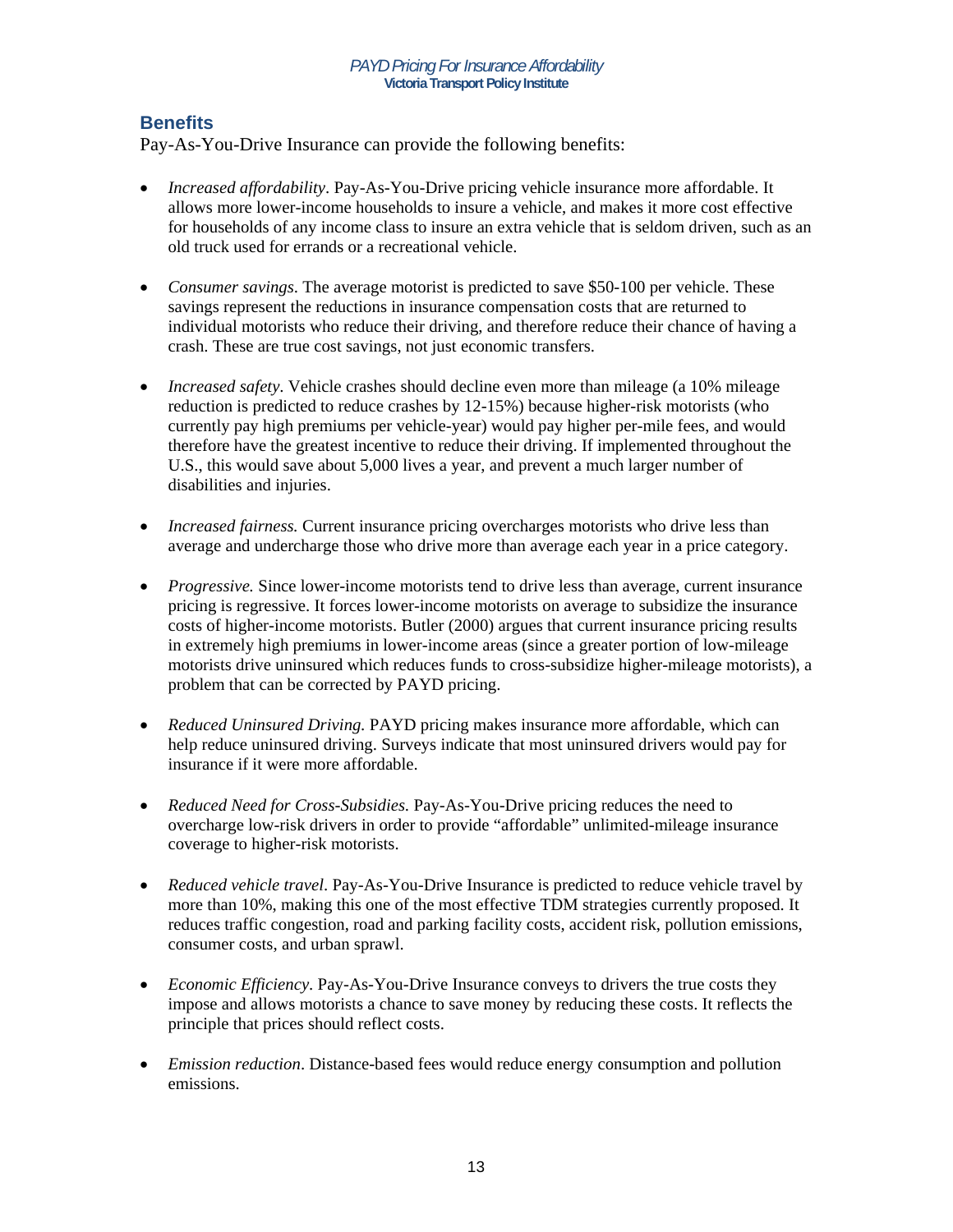# **Responses to Concerns About PAYD Insurance**

*This section discusses concerns that have been raised about PAYD pricing.* 

### **Insurance pricing already incorporates mileage.**

Although some insurance companies incorporate mileage-related rate factors such as commute distance or estimated annual mileage, none begins to approach actuarially accurate, marginal pricing, and so fail to give motorists accurate price signals.

### **Mileage is less important in predicting crashes than other rating factors.**

Whether mileage is more or less important than other risk factors is irrelevant for distance-based pricing options that incorporate existing rating factors (all except PATP). Until recently insurance companies had no reliable source of mileage data and so could not accurately determine the relationship between mileage and claims. Data based on independent odometer readings shows a strong relationship between mileage and claims within existing price categories.

### **Travel foregone could be lower risk than average, resulting in little crash reduction, and less insurance cost savings than reduced premium revenue.**

This concern is technically valid, although there is no evidence that it is true. Available evidence indicates that broad vehicle travel reductions result in proportionally greater crash reductions and insurance savings. Additional research and pilot projects that test the effects of distance-based pricing could address this concern.

### **Distance-based insurance unfairly increases costs to high-mileage drivers.**

Distance-based pricing would increase costs for motorists who drive significantly more than the current average within their price group. This is justified on actuarial grounds, and so increases fairness. Most motorists save money and experience net welfare gains with distance-based pricing, and very few would have their vehicle costs increase more than a few percent. Distancebased vehicle insurance benefits lower-income motorists to a significant degree overall.

### **Automobile insurance reform should focus on equity, affordability and safety.**

Distance-based pricing helps achieve all of these goals. It increases equity by making premiums more actuarially accurate and reducing costs for lower income motorists. It allows motorists to save money and makes vehicle ownership more affordable. It significantly increases road safety.

### **Safety advances, congestion reduction, air pollution reduction and energy conservation can best be pursued in ways other than mileage-based insurance.**

It is unnecessary to choose between distance-based pricing and other strategies. Distance-based pricing complements other strategies. Because of its multiple benefits, distance-based insurance can be one of the most cost-effective ways to achieve these objectives.

### **People need their cars too much to give them up. There will be no travel reduction.**

Distance-based insurance is not expected to cause people to give up cars. In fact, by reducing fixed costs, vehicle ownership should increase slightly. There is extensive evidence that vehicle travel is affected by vehicle operating costs. A modest (5-15%) mileage reduction is predicted.

### **Consumers will not accept this change.**

The Autograph pilot project, and market surveys indicate consumer demand for distance-based pricing. A broad range of interest groups support distance-based pricing. Support should increase as consumers and citizens learn more about its benefits.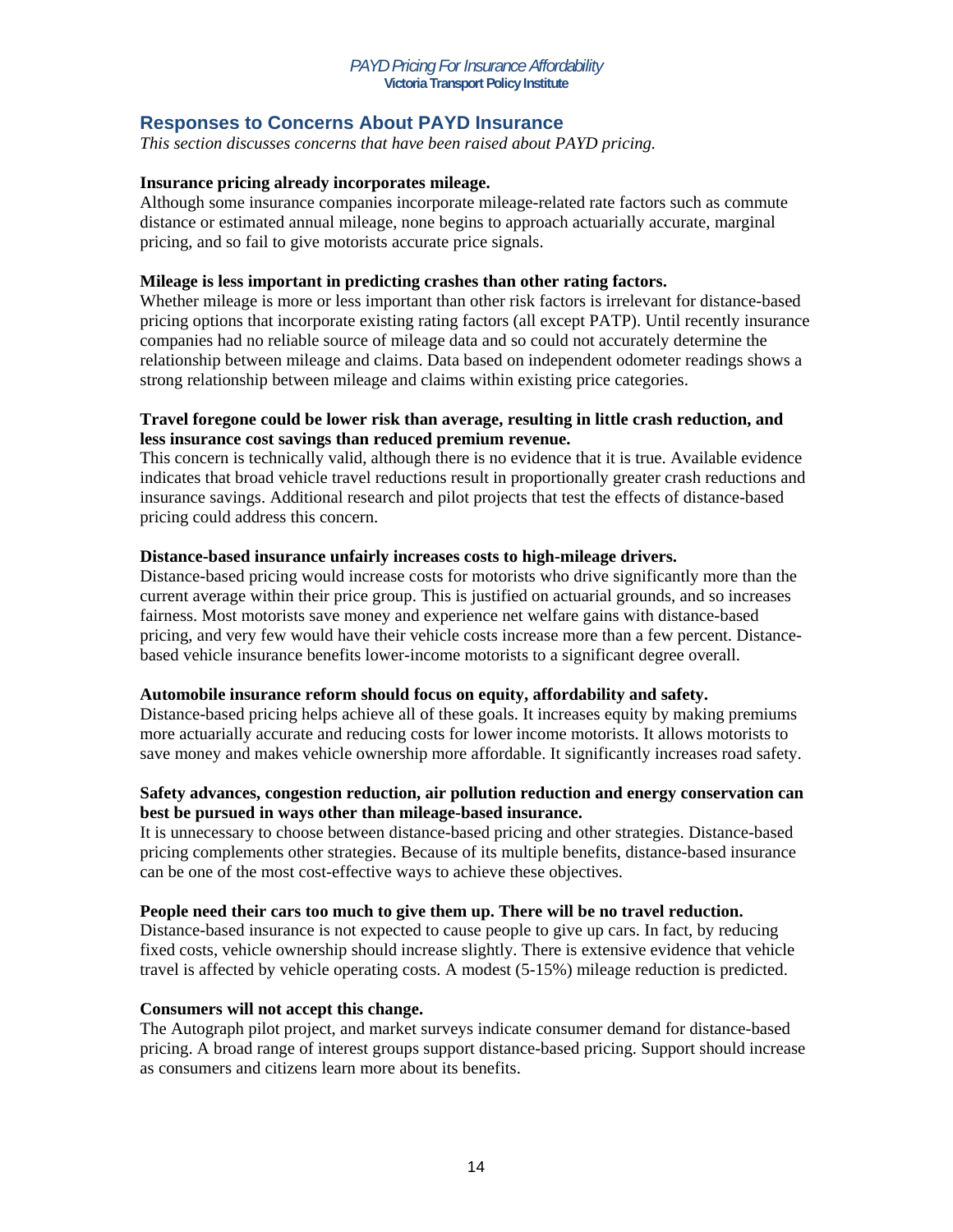### **Odometer fraud will be a major problem.**

Although some odometer fraud may occur, it is expected to be a minor problem overall, with fraud rates comparable to other common consumer transactions, and far lower than with current insurance pricing. Odometers are increasingly tamper resistant, regular odometer auditing should discourage and identify most tampering, and the financial incentive for fraud is relatively low. Insurers financial exposure would be minimal since odometer fraud voids coverage.

#### **It would increase administrative costs to insurers and inconvenience vehicle owners.**

Odometer audits are significantly cheaper than vehicle emission inspections because they require less equipment and specialized training, can be performed in conjunction with other vehicle servicing, and can be provided by a large number of businesses in a competitive market. Total incremental costs are modest (predicted to be about \$6 per vehicle year), and far smaller than direct benefits to consumers and society.

### **If distance-based pricing were better, insurance companies would already use it.**

Individual insurers face several barriers to implementing distance-based pricing. An individual company faces relatively high administration costs to establish an odometer auditing system. Insurance regulators are often unsupportive of pricing innovations. An individual insurance company only captures a small portion of the total benefits, since most financial savings are passed back to customers or accrue to competitors. Insurers do not profit from reductions in uncompensated crash costs, congestion, infrastructure costs, or pollution, or benefit directly from increased equity.

Insurance companies currently maximize profits by maximizing their gross revenue, because they are dependent on investment income. A pricing strategy that reduces total crashes could reduce profits if regulators or market competition required a comparable reduction in premiums. Although there are potential financial and marketing benefits, these longer-term saving which would have to offset an individual insurer's short-term revenue losses and risks. It is therefore not surprising that few insurers have implemented distance-based pricing.

### **This type of pricing has never been used before.**

Some vehicle insurance is already distance-based: rates for fleets and commercial vehicle coverage are often based on mileage, in addition to Progressive Insurance's Autograph coverage. There is nothing unique about pricing based on use. Prices for most goods are based on some measure of consumption, such as water and electric meters, and scales used to weigh food. Vehicle rentals and leases incorporate odometer-based price components. Vehicle insurance is unusual for having pricing that allows unlimited consumption (i.e., vehicle mileage).

### **Odometer auditing would be an invasion of privacy.**

Odometer readings are already collected during vehicle servicing, vehicle sales and crash investigations. Odometer readings are even sold by private companies to used vehicle purchasers. Odometer auditing simply standardizes the collection of this information. Odometer auditing does not identify when or where a vehicle has been driven, or provide any other information that could be considered private. Odometer auditing would provide significant additional consumer benefits.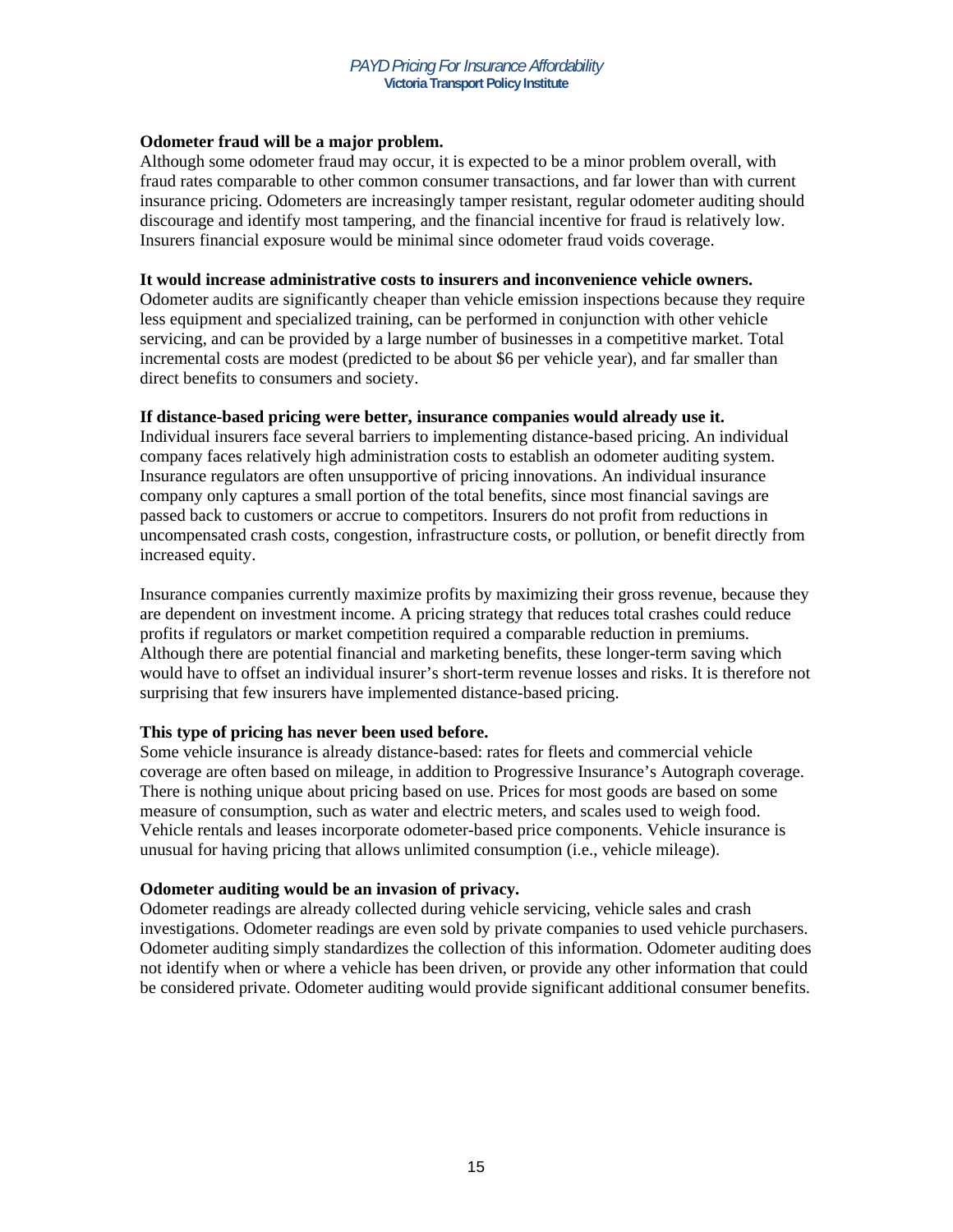# **Examples and Case Studies**

# *PAYD In Australia (www.payasyoudrive.com.au)*

Starting in 2008, Real Insurance began offering *Pay-As-You-Drive* vehicle insurance in Australia. Motorists report their odometer reading at the beginning of the policy term and purchase a certain number of kilometers. Odometer readings are verified if there is a claim, giving motorists an incentive to be accurate (false readings void coverage). Any unused kilometers are either refunded if motorists cancel or don't renew (upon verification of vehicle odometers if requested by the company) or carried over to the next policy. If kilometers exceed prepayment the policy only provides basic coverage (liability, fire and theft). Policy holders can easily purchase additional kilometers at any time. This program was awarded Australia's Cheapest Car Insurance award by *Money Magazine*. A Magazine spokesperson said, "In these tough times consumers need to reduce costs wherever they can and shopping around for car insurance is a must. *Money Magazine* is pleased to be able to recognise and reward the best products and services – particularly at a time where it's so critical for consumers to rein in their spending."

# *Texas Per-Mile Insurance Legislation (www.capitol.state.tx.us)*

Texas House Bill 45, passed in 2001, gives insurers permission to offer cents-per-mile pricing for vehicle insurance. Companies may begin offering this price option in January, 2002. It also requires insurance companies to separately track and report the claim losses and premium revenues for mileage-based and time-based premiums. Below is a press release by the Texas National Organization for Women, which lobbied for the bill. Various organizations in Texas are working together on a *Cents Per Mile For Car Insurance* campaign (www.centspermilenow.org) to promote Pay-As-You-Drive vehicle insurance.

# *California Department of Insurance PAYD (www.insurance.ca.gov)*

After extensive public consultation the California Department of Insurance introduced a new, green auto insurance option available for California consumers not later than fall 2009. Pay-asyou-drive auto insurance is a way for motorists to more accurately pay for the coverage they need, by linking their premium more closely with the number of miles they drive. This incentive is intended to help reduce greenhouse gases and vehicle accidents.

"I am thrilled to pave the way for California drivers to obtain insurance that is more environmentally friendly and more accurately reflects driving habits," said Commissioner Poizner." As a strong advocate of healthy market competition and a healthy environment, I am especially pleased to encourage this kind of innovation and additional options for consumers."

### *Polis Direct Kilometre Policy (www.kilometerpolis.nl)*

Polis Direct (www.polisdirect.nl), a major Dutch insurance company, began offering their 'Kilometre Policy' in November 2004. Per-kilometer premiums are calculated by dividing current premiums by the current policy's maximum annual kilometers, so a motorist who currently pays €500 for up to 20,000 kilometers would pay €0.025. Participants pay an "advance premium," which is 90% of their current premiums, so those who currently pay  $\epsilon$ 500s under this system pay an advance premium of  $\epsilon$ 450. At the end of the policy term motorists can receive a rebate of up to 50% of their premium for lower mileage, or pay up to 50% higher premiums if they drive more than the current maximum. Mileage data is collected during annual vehicle inspections, called the "national car card," and recorded in the national vehicle registration database. Participating motorists must be at least 24 years of age, have a car that sold new for less than  $\epsilon 42,000$  (Euro), and drive less than 40,000 kms annually.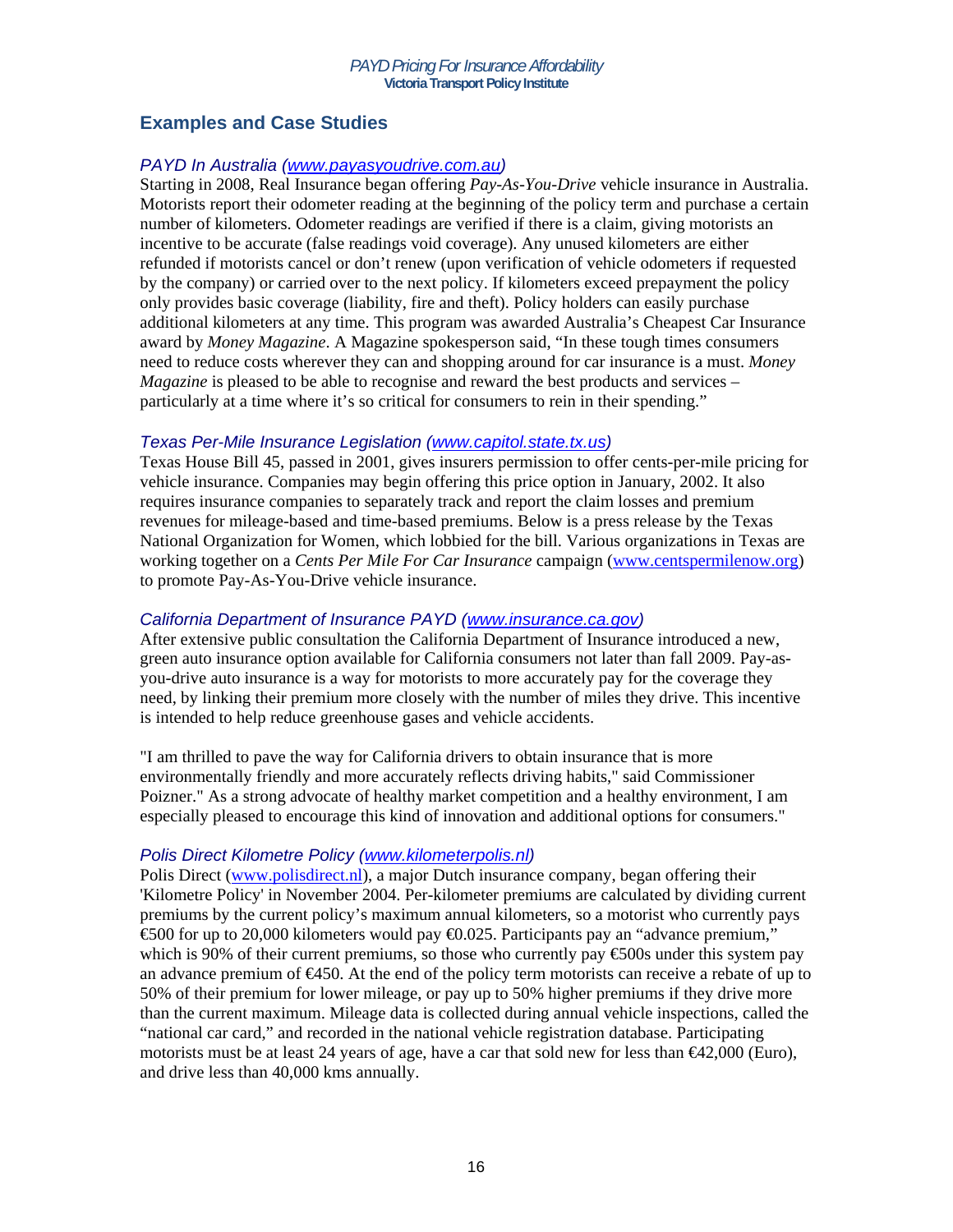# *General Motors and On-Star Offers PAYD Rates*

GMAC Insurance and OnStar vehicle services have designed a new mileage discount program that will allow select OnStar subscribers to earn an extra discount based on the miles they drive. Initially, in 2004, this program is available in Arizona, Indiana, Illinois, and Pennsylvania with the intention of adding more in the near future. Service is limited to motorists who own a GM vehicle with On-Star service. The On-Star system will be used to automatically report vehicle odometer reading at the beginning and end of the policy term to verify vehicle mileage. Many motorists can save hundreds of dollars annually. Under the program, motorist who drive less than specified annual mileage will receive the following insurance premium discounts:

| 1-2,500 miles     | 40% discount |
|-------------------|--------------|
| 2,501-5,000 miles | 33% discount |
| 5,001 - 7,500     | 28% discount |
| 7,501-10,000      | 20% discount |
| 10,001-12,500     | 11% discount |
| 12,501-15,000     | 5% discount  |
| 15,001-99,999     | 0% discount  |

### *Oregon HB 3871 (www.oeconline.org/our-work/climate/transportation/payd)*

Bill 2043 passed by the Oregon state legislature in June, 2003, provides \$100/policy tax credits to insurers that offer Pay-As-You-Drive pricing. It is endorsed by the National Association of Independent Insurers, regional governments, the Oregon/Idaho chapter of the American Automobile Association, the Oregon Consumer League, The Oregon Environmental Council and other environmental organizations, citizen transportation reform groups and the Interfaith Global Warming Campaign. The Oregon Environmental Council (OEC) is building a database of potential PAYD insurance customers to convince the insurance industry that a market for PAYD insurance exists. The organization has posted a place on its Web site at www.oeconline.org where Oregon drivers can pledge their support for PAYD insurance. The OEC also developed a consumer-oriented brochure about PAYD insurance to introduce the concept and its benefits. The brochure includes a pre-stamped post card that people can send to the OEC to receive more information about the group's progress towards making PAYD insurance a reality in Oregon. The OEC's target is to distribute enough brochures to receive 3,000 to 10,000 responses.

### *USEPA Pay-As-You-Drive Insurance Program*

The US Environmental Protection Agency is sponsoring voluntary government-industry partnerships to promote PAYD insurance pricing, modeled after other programs such as EnergyStar appliance development. The PAYD program offers recognition and technical support to insurance companies that choose to offer a PAYD insurance option. EPA is undertaking technical research to overcome barriers to PAYD insurance, and is working with state and local governments, industry groups, regulators, and other interested organizations to share information and leverage resources to help establish pilot programs, in concert with the insurance industry.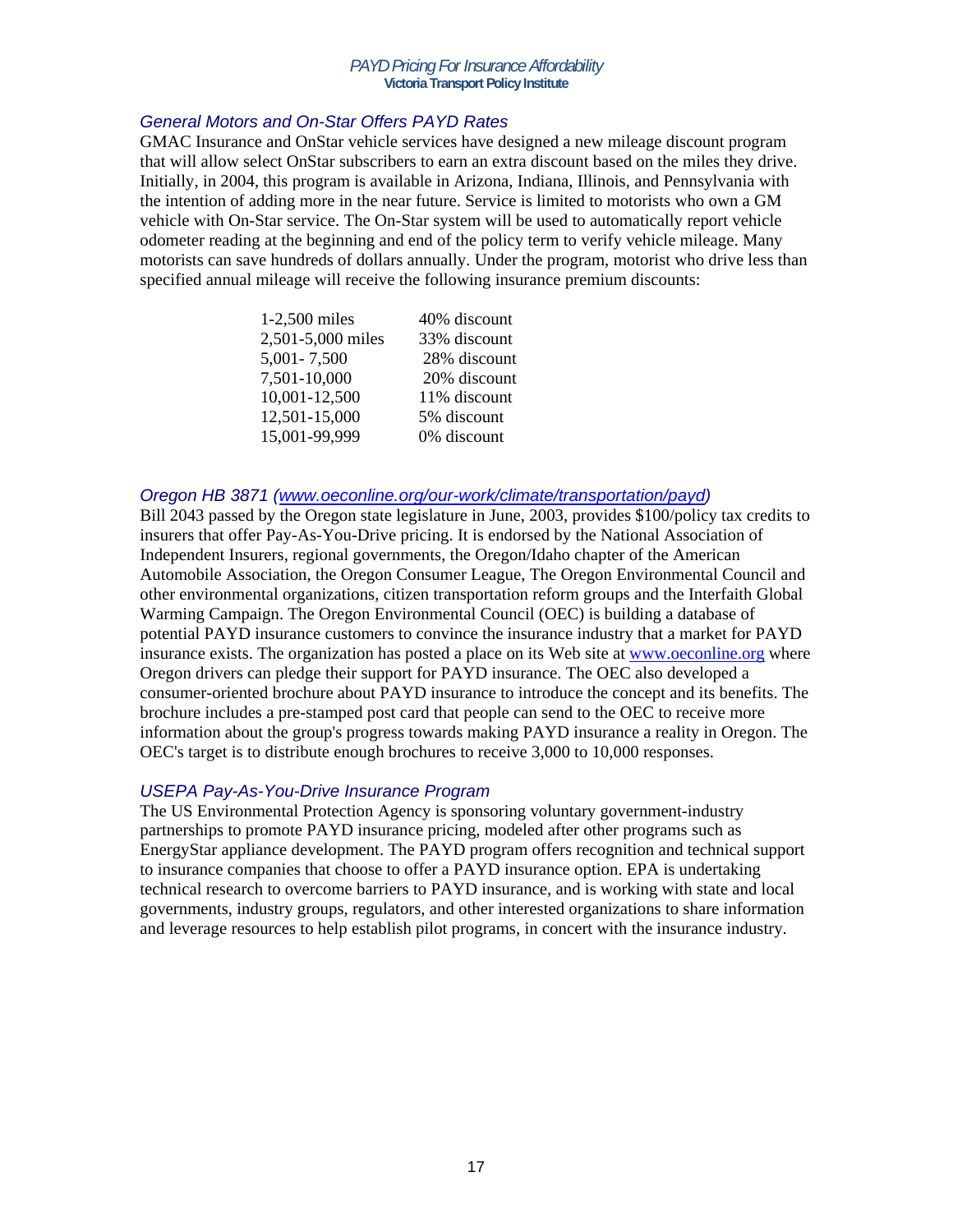# **References And Resources For More Information**

Jason E. Bordoff (2008) *Pay-As-You-Drive Car Insurance*, Brookings Institution (www.brookings.edu/articles/2008/spring\_car\_insurance\_bordoff.aspx).

Jason Bordoff and Pascal Noel (2008), *Pay-As-You-Drive Auto Insurance: A Simple Way to Reduce Driving-Related Harms and Increase Equity*, The Brookings Institution (www.brookings.edu); at www.brookings.edu/papers/2008/07\_payd\_bordoffnoel.aspx.

Patrick Butler (2000), *Why The Standard Automobile Insurance Market Breaks Down In Low Income Zip Codes*, Report to the Texas House Committee on Insurance; at www.centspermilenow.org/633b-4522.pdf. Also see "Pay-per-Mile Auto Insurance" *Consumer Economic Issues in America*, 2003; at www.centspermilenow.org/652Garma.pdf.

*Cents Per Mile For Car Insurance* (www.centspermilenow.org) promotes "cents per mile" vehicle insurance as allowed by legislation passed in the state of Texas in 2001.

Stephen J. Dubner and Steven D. Levitt (2008), "Freakonomics: Not-So-Free Ride," *New York Times*, 20 April 2008, (www.nytimes.com/2008/04/20/magazine/20wwln-freakonomics-t.html).

Aaron S. Edlin (2003), "Per-Mile Premiums for Auto Insurance," *Economics for an Imperfect World*, MIT Press; at: http://works.bepress.com/aaron\_edlin/28.

*Environmental Defense PAYD Website* (www.edf.org/page.cfm?tagID=31651).

Keri Funderberg, Michael Grant and Ed Coe (2003), "Changing Insurance One Mile At A Time," *Contingencies* (www.contingencies.org/novdec03/changing.pdf), Nov./Dec. 2003, pp. 34-38.

Allen Greenberg (2009), *Costs and Benefits of Varying Per-Mile Insurance Premiums Based Upon Measured Risks Specific to Each Mile Driven*, TRB Annual Meeting (www.trb.org); at www.vtpi.org/AG\_PAYD.pdf.

Lyn Hunstad (1999), "Estimating the Uninsured Vehicle Rate From The Uninsured Motorist/Bodily Injury Ratio," *NAIC Research Quarterly*, Vo. V, Is. 1, January, pp. 1-7.

Todd Litman (1997), "Distance-Based Vehicle Insurance as a TDM Strategy," *Transportation Quarterly*, Vol. 51, No. 3, Summer, pp. 119-138; at www.vtpi.org/dbvi.pdf.

Todd Litman (2001), *Distance-Based Vehicle Insurance Feasibility, Benefits and Costs: Comprehensive Technical Report*, VTPI (www.vtpi.org); at www.vtpi.org/dbvi\_com.pdf.

Todd Litman (2007), *Transportation Affordability: Evaluation and Improvement Strategies*, VTPI (www.vtpi.org); at www.vtpi.org/affordability.pdf.

Todd Litman (2008), *Pay-As-You-Drive Insurance: Recommendations for Implementation*, VTPI (www.vtpi.org); at www.vtpi.org/payd\_rec.pdf.

Todd Litman (2011), *Pay-As-You-Drive Vehicle Insurance in British Columbia*, Pacific Institute for Climate Solutions (www.pics.uvic.ca); at www.pics.uvic.ca/assets/pdf/publications/PAYD%20Insurance\_May2011.pdf.